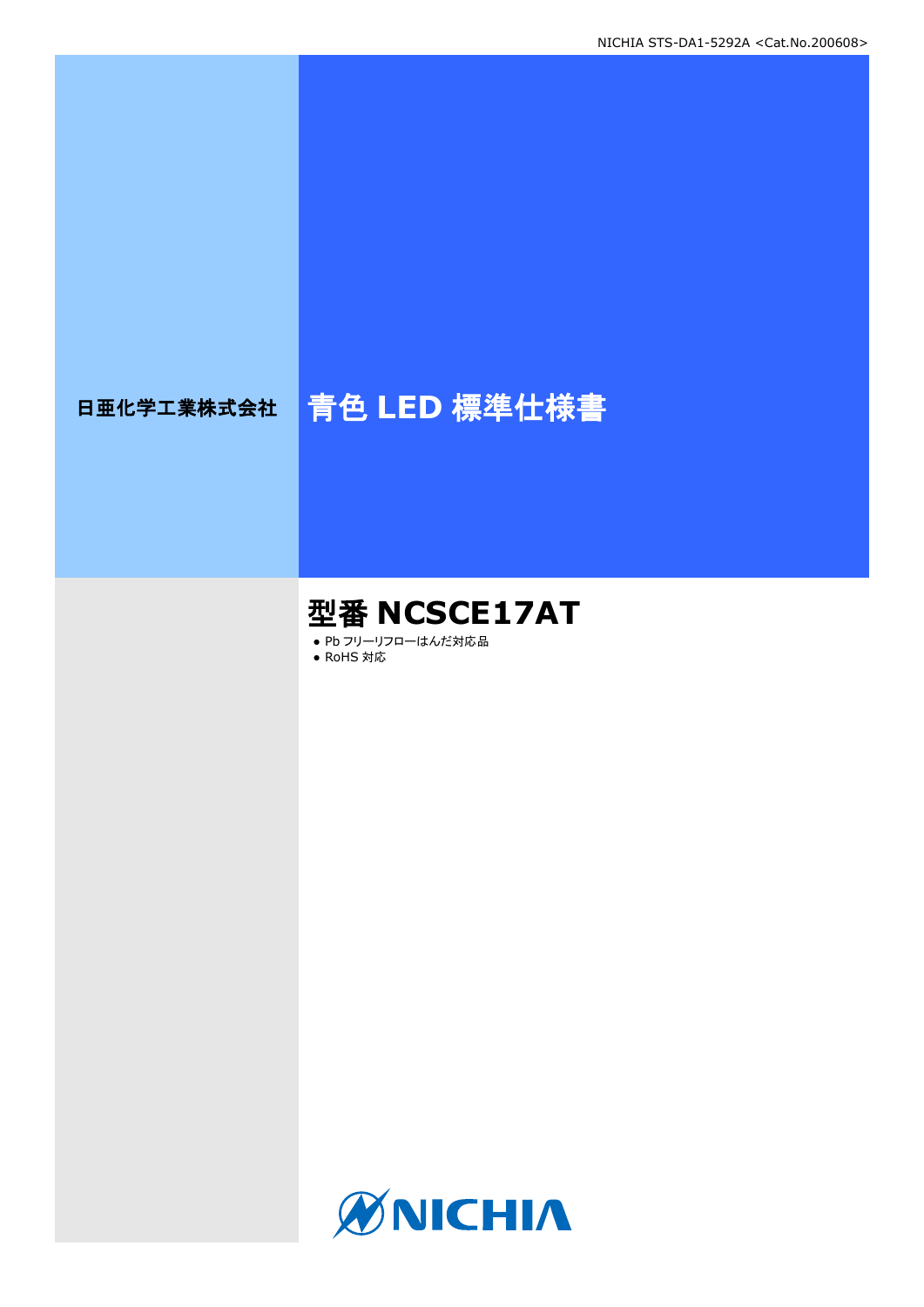### 規格

### (1) 絶対最大定格

| 項目        | 記号                           | 最大定格           | 単位 |
|-----------|------------------------------|----------------|----|
| 順電流       | IF                           | 700            | mA |
| パルス順電流    | $I_{FP}$                     | 1000           | mA |
| 逆電圧       | VR                           | 5              | V  |
| 許容損失      | P <sub>D</sub>               | 2.31           | W  |
| 動作温度      | ${\mathsf T}_{\textsf{opr}}$ | $-40 \sim 100$ | °C |
| 保存温度      | $T_{\rm stq}$                | $-40 \sim 100$ | °C |
| ジャンクション温度 |                              | 135            | °C |

\* Tc=25°C での値です。

\* IFP条件は、パルス幅 10ms 以下、デューティー比は 10%以下です。

#### (2) 特性

| 項目   |   | 記号             | 条件            | 標準                       | 最大  | 単位   |
|------|---|----------------|---------------|--------------------------|-----|------|
| 順電圧  |   | VF             | $I_F = 350mA$ | 3.0                      | -   |      |
| 逆電流  |   | IR             | $V_R = 5V$    | $\overline{\phantom{a}}$ | -   | μA   |
| 光束   |   | $\Phi_{\rm v}$ | $I_F = 350mA$ | 18                       | -   | lm   |
|      | X |                | $I_F = 350mA$ | 0.157                    | -   |      |
| 色度座標 |   | -              | $I_F = 350mA$ | 0.021                    | -   |      |
| 熱抵抗  |   | Rejc           |               | 0.5                      | 1.0 | °C/W |

\* TC=25°C での値です。

\* 光束は、CIE 127:2007 に準拠した国家標準校正値と整合をとっています。

\* 色度座標は、CIE 1931 色度図に基づくものとします。

\* 熱抵抗 Rejcはソフトウェアによる熱解析シミュレーションなどの論理的な解析を実施する際に有効な数値であり、ダイスから Tc測定ポイントまでの熱抵抗 を表しています(使用基板:アルミ基板 t=1.5mm、絶縁層 t=0.12mm)。

\* 熱抵抗に関する詳細は注意事項(6)熱の発生を参照ください。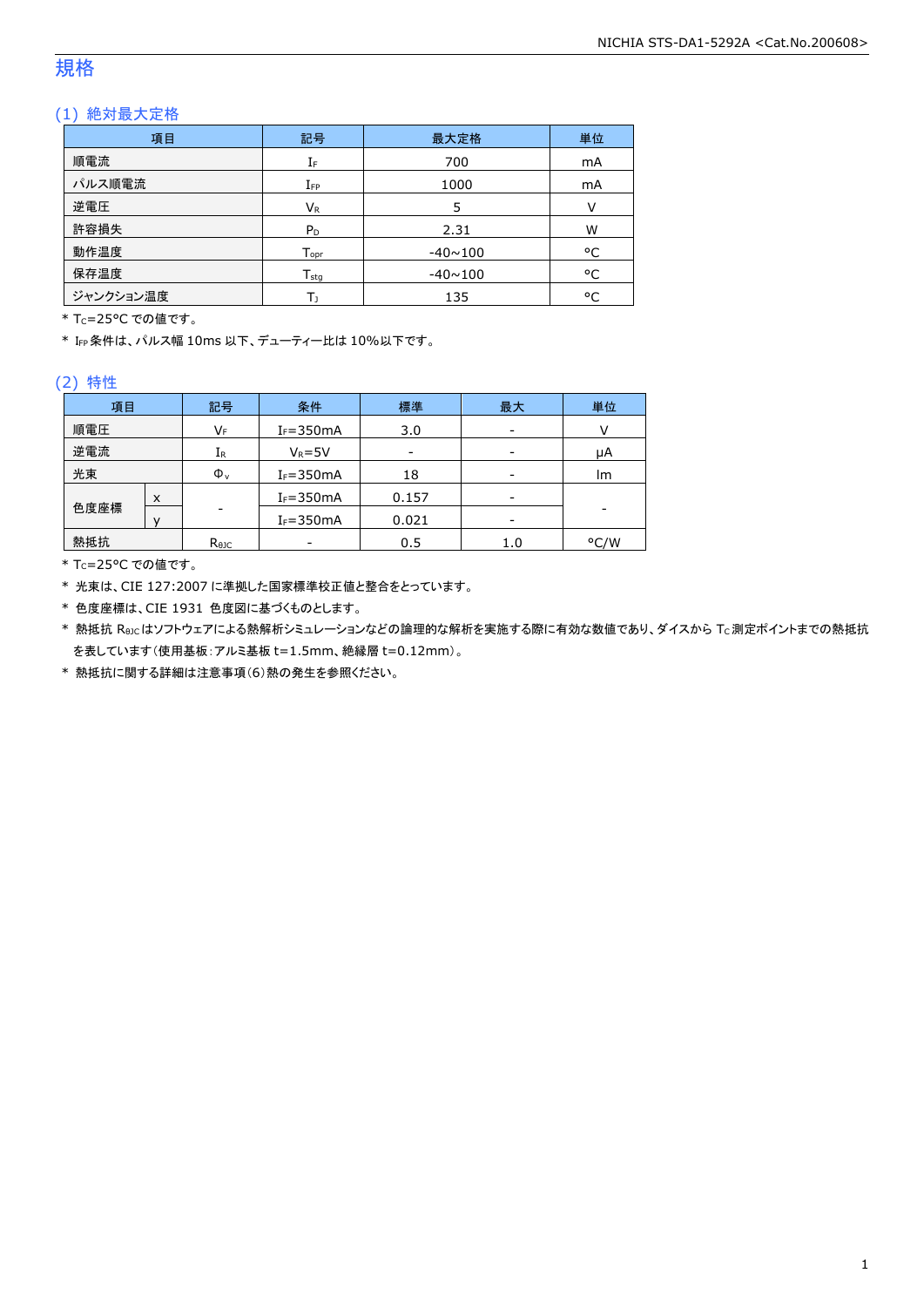## ランク分け

| 項目  | ランク            | 最小                       | 最大  | 単位 |
|-----|----------------|--------------------------|-----|----|
|     | M21            | 3.2                      | 3.3 |    |
|     | M <sub>1</sub> | 3.0                      | 3.2 | V  |
| 順電圧 | L <sub>2</sub> | 2.8                      | 3.0 |    |
|     | L12            | 2.7                      | 2.8 |    |
| 逆電流 | -              | $\overline{\phantom{a}}$ | 50  | μA |
| 光束  | H14f4          | 14                       | 22  | lm |

色度範囲

|   | ランク V2 |        |        |        |
|---|--------|--------|--------|--------|
| x | 0.1566 | 0.1510 | 0.1610 | 0.1658 |
|   | 0.0177 | 0.0230 | 0.0400 | 0.0341 |

\* Tc=25°C での値です。

\* 順電圧は±0.05V の公差があります。

\* 光束は±6%の公差があります。

\* 色度は±0.006 の公差があります。

\* 1 注文単位に対して上記のランクを納入します。又、その納入比率は問わないものとします。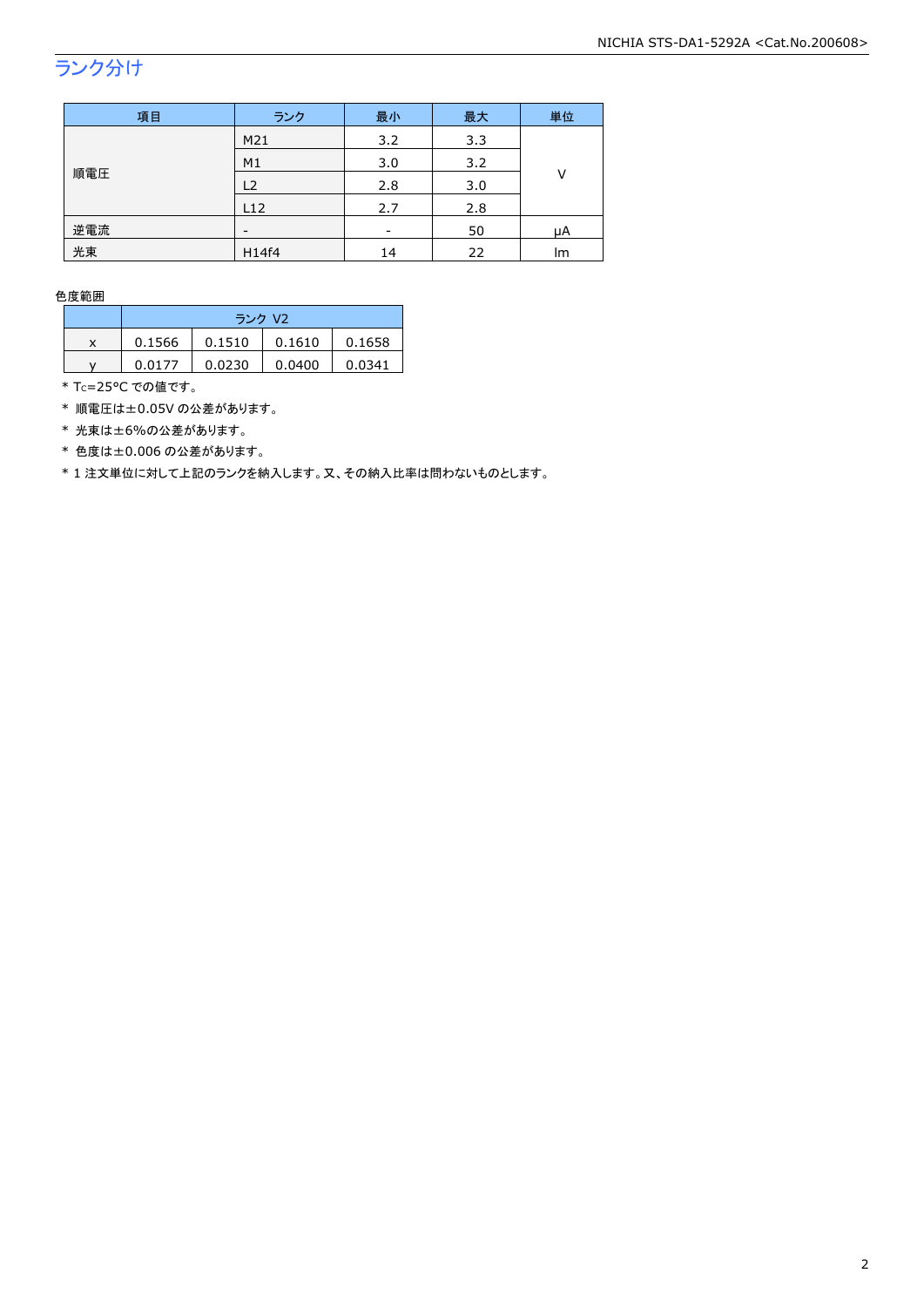色度図

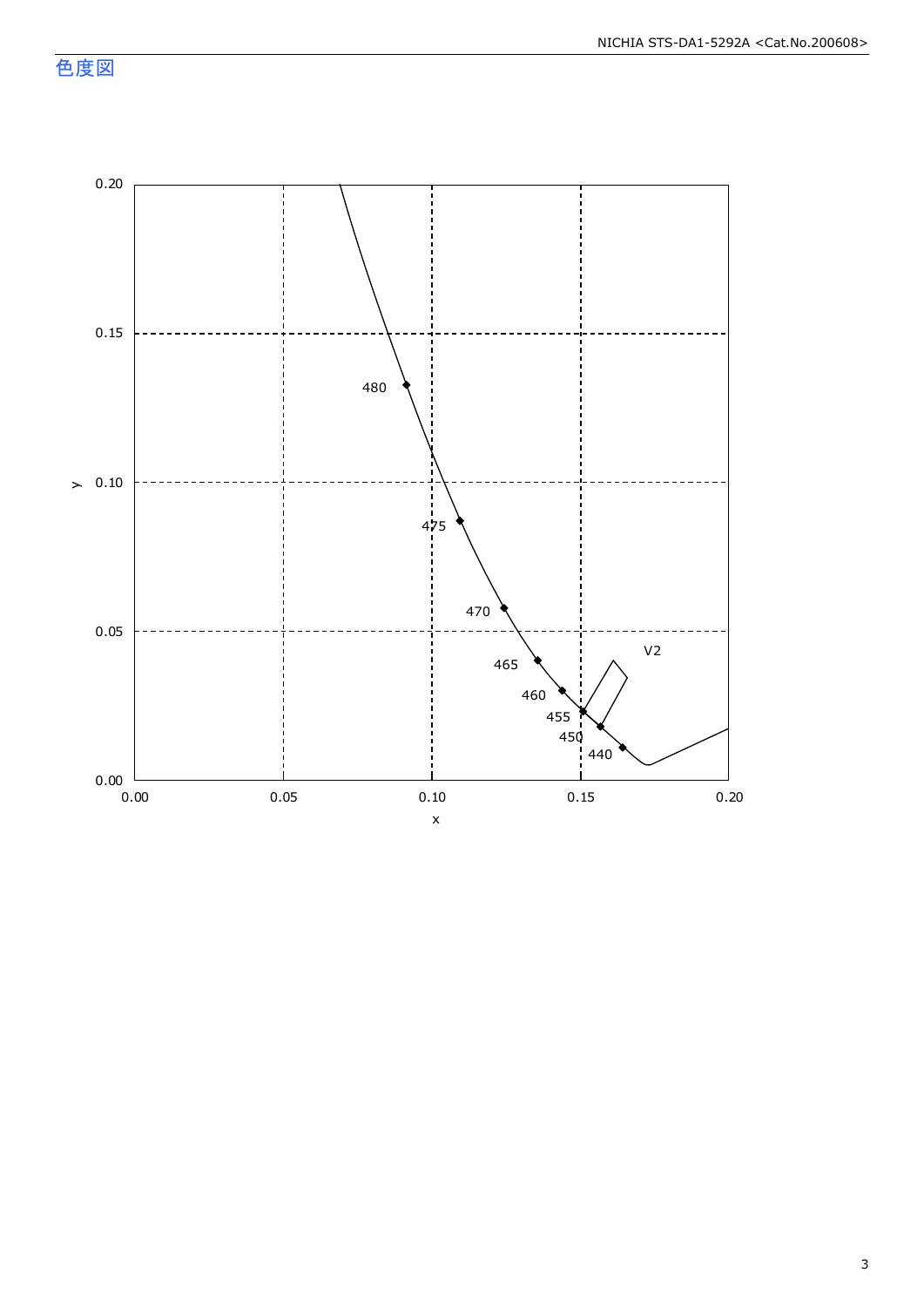### 外形寸法

This product complies with RoHS Directive. \* 本製品はRoHS指令に適合しております。

No. STS-DA7-13877B Part No. NCSxE17A

(単位 Unit: mm) (単位 Unit: mm, 公差 Tolerance: ±0.1)













| 項目 Item               | 内容 Description                |
|-----------------------|-------------------------------|
| パッケージ材質               | シリコーン樹脂                       |
| Package Materials     | Silicone Resin                |
| モールド材質                | シリコーン樹脂(拡散剤入り)                |
| <b>Mold Materials</b> | Silicone Resin(with diffuser) |
| 電極材質                  | 余メッキ                          |
| Electrodes Materials  | Au-plated                     |
| 質量<br>Weight          | 0.0022q(TYP)                  |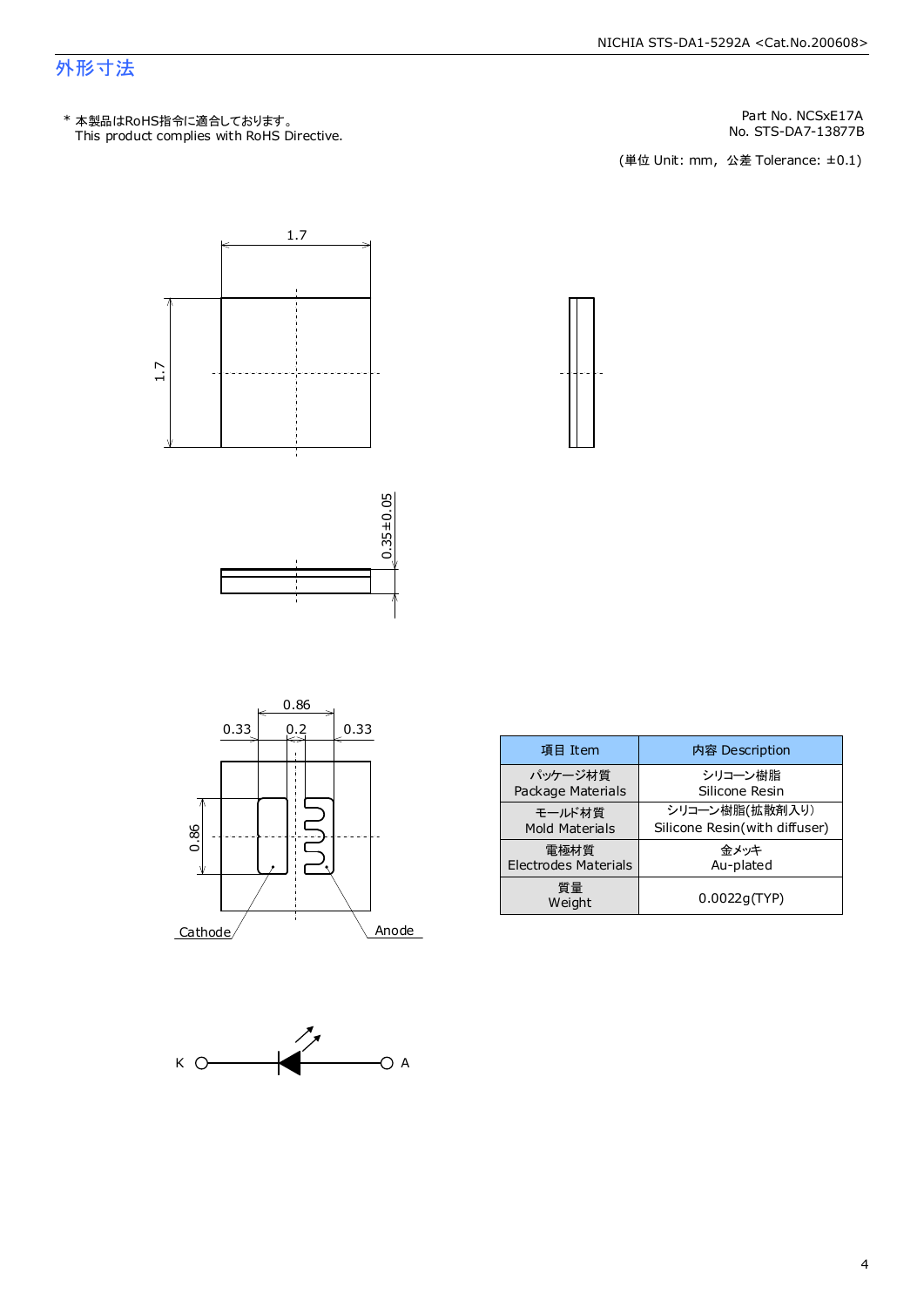#### NICHIA STS-DA1-5292A <Cat.No.200608>

### はんだ付け

● リフロー条件(Pb フリーはんだ使用時)



● 推奨取り付けパターン



(単位 Unit: mm)

- \* 本製品は、リフロー対応品です。ディップはんだ、手はんだについては保証できません。
- \* リフローはんだは 2 回までとして下さい。
- \* ピーク温度からの冷却温度勾配が緩やかになるように配慮して、急冷却を避けて下さい。
- \* 大気リフローの場合、リフロー時の熱や雰囲気の影響により、光学的劣化を起こすことがあります。リフローに際しては、窒素リフローを推奨します。
- \* 本製品は、封止材料にシリコーン樹脂を用いているため、上面の封止部が柔らかく、力が加わると傷、欠け、剥がれ、製品の変形、断線や信頼性に影響 を及ぼす恐れがあります。封止部に圧力を加えないで下さい。
- \* 基本的にはんだの取り付け後の修正は行わないで下さい。
- \* はんだ付け時、加熱された状態で LED にストレスを加えないで下さい。
- \* 実装機を使用する場合は、本製品にあった吸着ノズルを選定下さい。
- \* あくまで推奨ランドは LED を問題無く取り付けられるランドサイズとなっています。高密度実装などで実装精度が必要となる場合は、それに適したランド形 状を検討下さい。
- \* フラックスを使用する場合はノンハロゲンタイプを推奨します。また LED に直接フラックスがかかるような工程設計は行わないで下さい。
- \* 取り付けパターンに対して、はんだ種類及びはんだ塗布量が問題ないことを事前に確認して下さい。
- \* 電極パターンが全てパッケージの裏面にあるため、はんだ部が外観では確認できません。貴社にてはんだ条件を充分に確認の上でご使用下さい。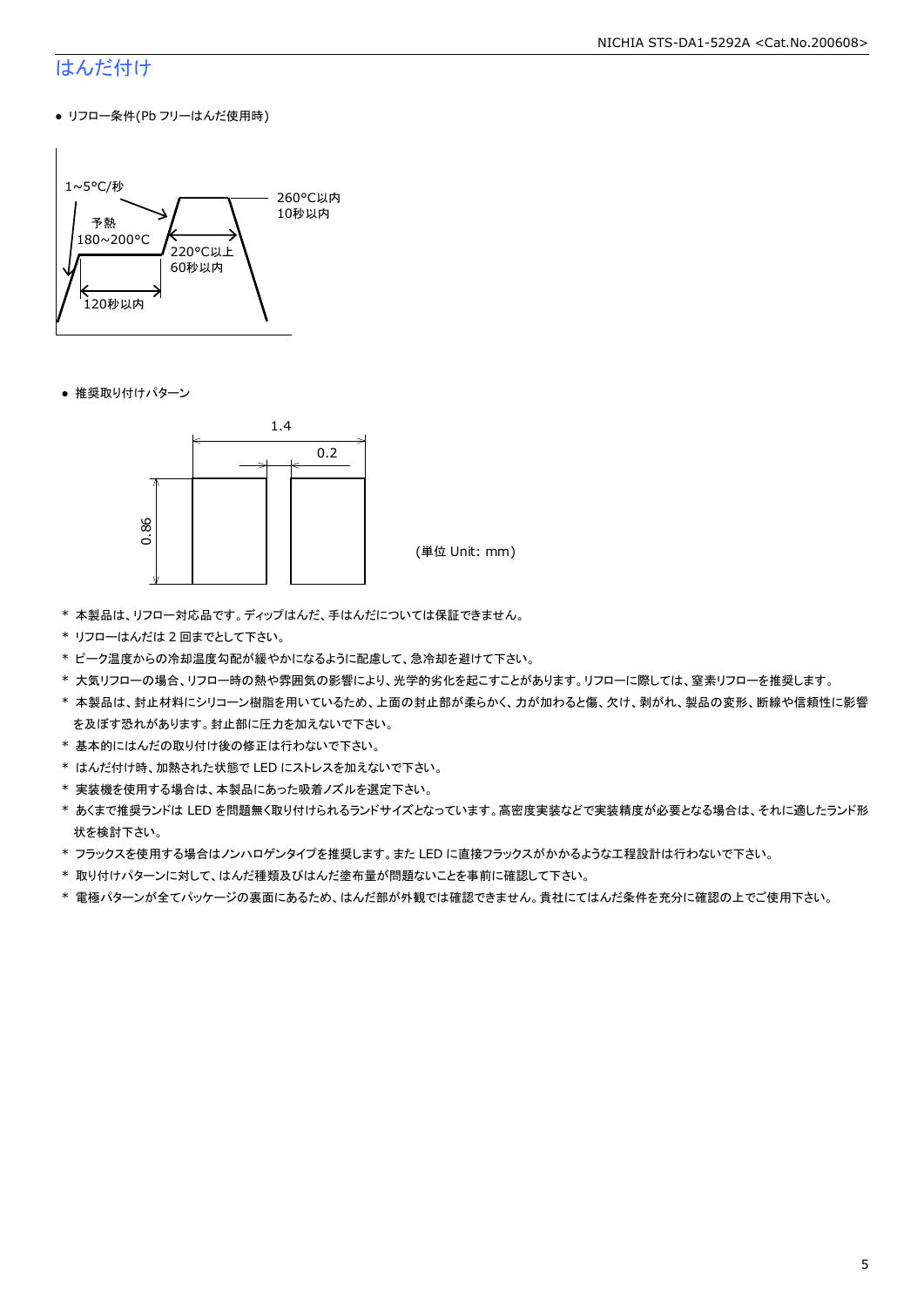#### NICHIA STS-DA1-5292A <Cat.No.200608>

### テーピング仕様



6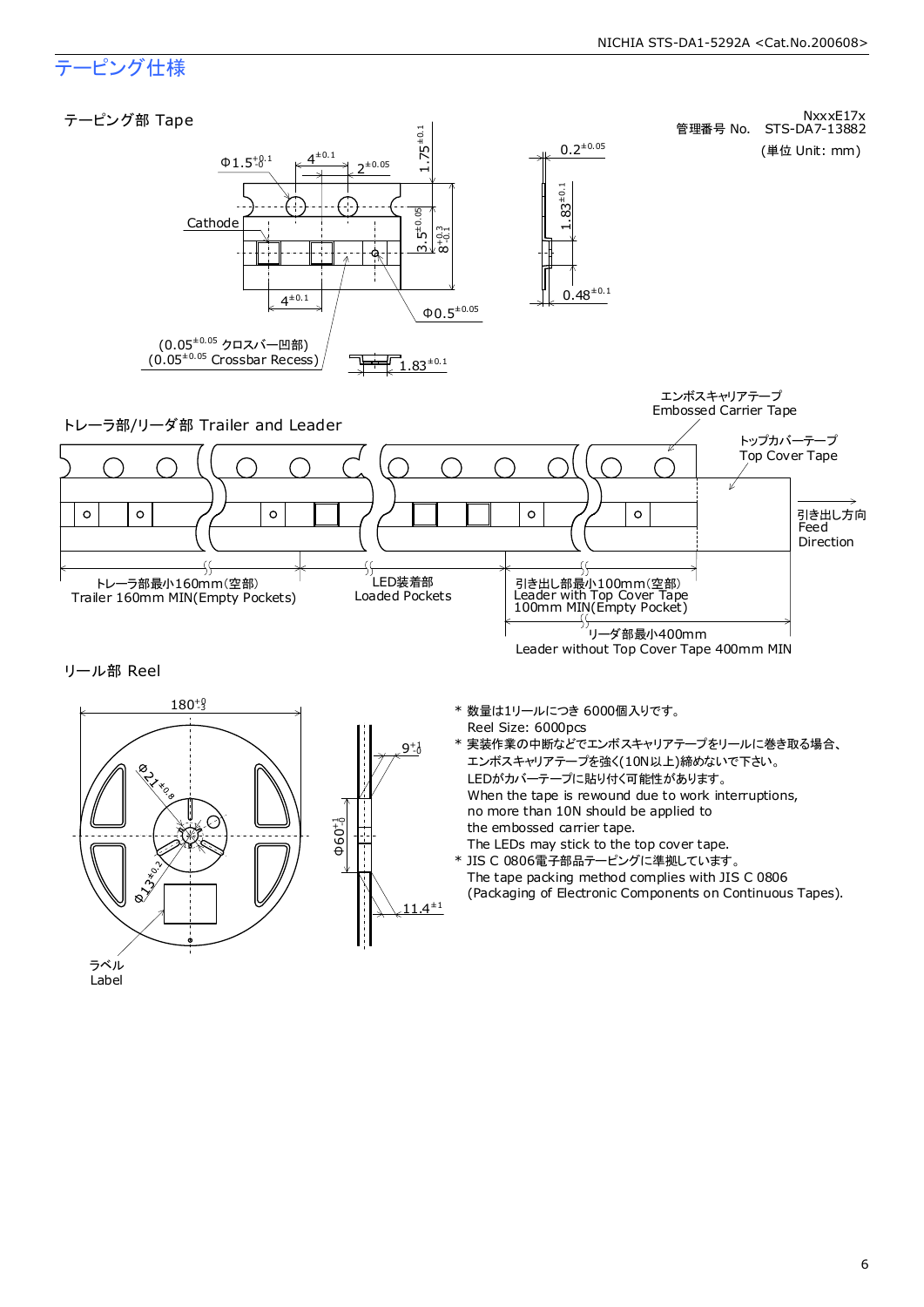### 梱包仕様

Reels are shipped with desiccants in heat-sealed moisture-proof bags. シリカゲルとともにリールをアルミ防湿袋に入れ、熱シールにより封をします。

No. STS-DA7-4989C Part No. Nxxxxxxx



Label ラベル йNICHI∧ XXXX LED **Nxxxxxxx** \*\*\*\*\*\*\* YMxxxx-RRR PCS<br>RoHS NICHIA CORPORATION 491 OKA, KAMINAKA, ANAN, TOKUSHIMA, JAPAN

Moisture-proof bags are packed in cardboard boxes with corrugated partitions. アルミ防湿袋を並べて入れ、ダンボールで仕切ります。





- 客先型名を\*\*\*\*\*\*\*\*で示します。<br>客先型名が設定されていない場合は空白です。 If not provided, it will not be indicated on the label. \*\*\*\*\*\*\* is the customer part number.
- For details, see "LOT NUMBERING CODE" in this document. ロット表記方法についてはロット番号の項を<br>参照して下さい。 \*
- The label does not have the RANK field for un-ranked products. ランク分けがない場合はランク表記はありません。 \*
- Products shipped on tape and reel are packed in a moisture-proof bag. They are shipped in cardboard boxes to protect them from external forces during transportation. 本製品はテーピングしたのち、輸送の衝撃から保護するためダンボールで梱包します。 \*
- Do not drop or expose the box to external forces as it may damage the products. 取り扱いに際して、落下させたり、強い衝撃を与えたりしますと、製品を損傷させる原因になりますので注意して下さい。 \*
- Do not expose to water. The box is not water-resistant. ダンボールには防水加工がされておりませんので、梱包箱が水に濡れないよう注意して下さい。 \*
- \* Using the original package material or equivalent in transit is recommended. 輸送、運搬に際して弊社よりの梱包状態あるいは同等の梱包を行って下さい。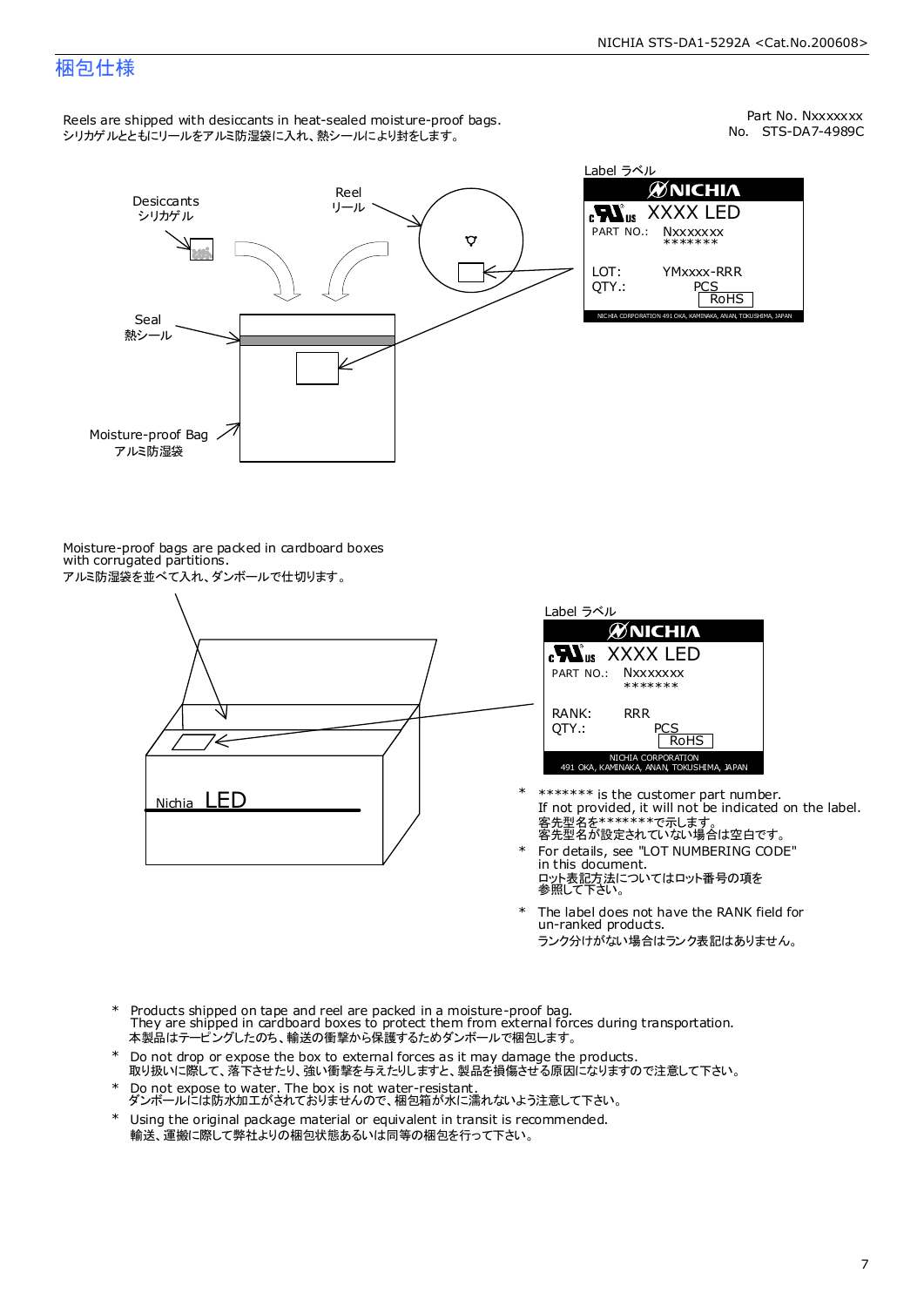### ロット番号

ロット番号は以下のように英数字で表記します。

- YMxxxx RRR
- Y 製造年

| 年    |   |
|------|---|
| 2019 |   |
| 2020 | Κ |
| 2021 |   |
| 2022 | м |
| 2023 | Ν |
| 2024 |   |

#### M - 製造月

| 月 | м | 月  | м |
|---|---|----|---|
|   |   |    |   |
|   |   | 8  | 8 |
| 3 | २ | 9  | q |
|   |   | 10 |   |
| ς |   | 11 | в |
| 6 | a | 12 |   |

xxxx-当社管理番号

RRR-色度ランク、光束ランク、順電圧ランク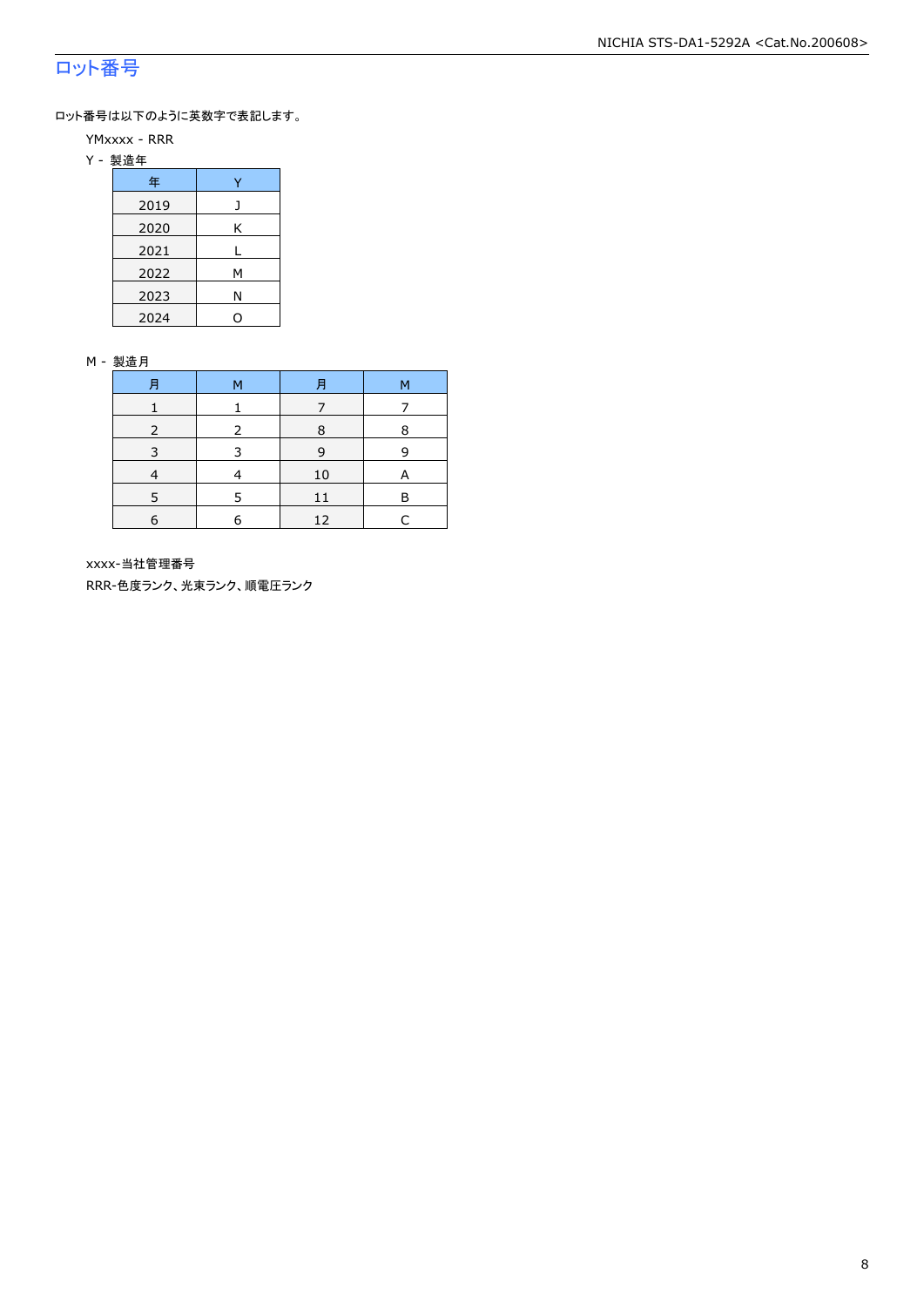## ディレーティング特性

NCSxE17A 管理番号 No. STS-DA7-13881



ケース温度測定部温度-許容順電流特性 **Temperature at Measurement Point on a Case vs Allowable Forward Current**



#### デューティー比-許容順電流特性 **Duty Ratio vs Allowable Forward Current**

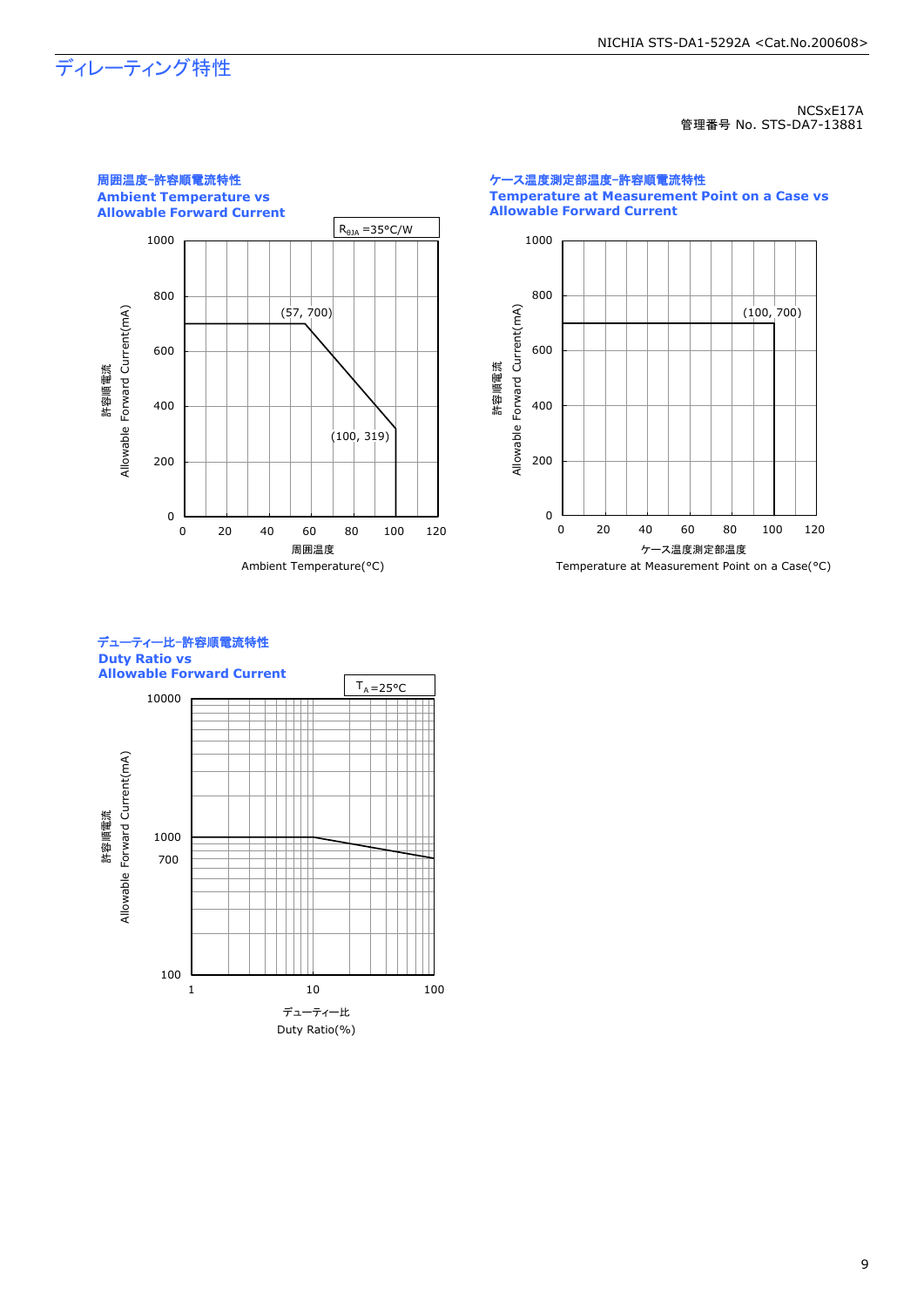#### NICHIA STS-DA1-5292A <Cat.No.200608>

### 光学特性

#### \* 本特性は参考です。

All characteristics shown are for reference only and are not guaranteed.

NCSCE17A 管理番号 No. STS-DA7-13849





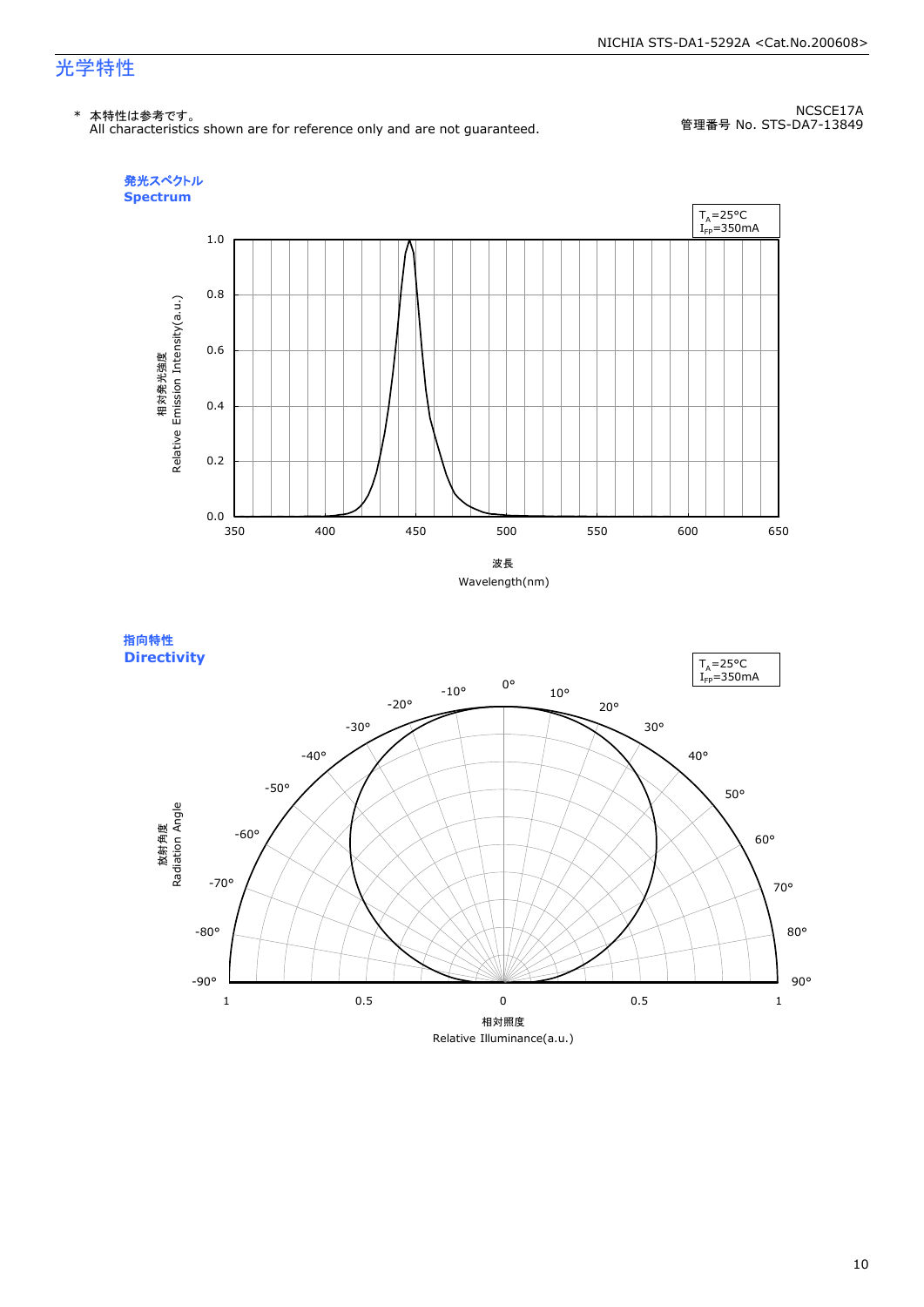### 電流温度特性

All characteristics shown are for reference only and are not guaranteed.

NCSCE17A 管理番号 No. STS-DA7-13850

NICHIA STS-DA1-5292A <Cat.No.200608>



Ambient Temperature(°C)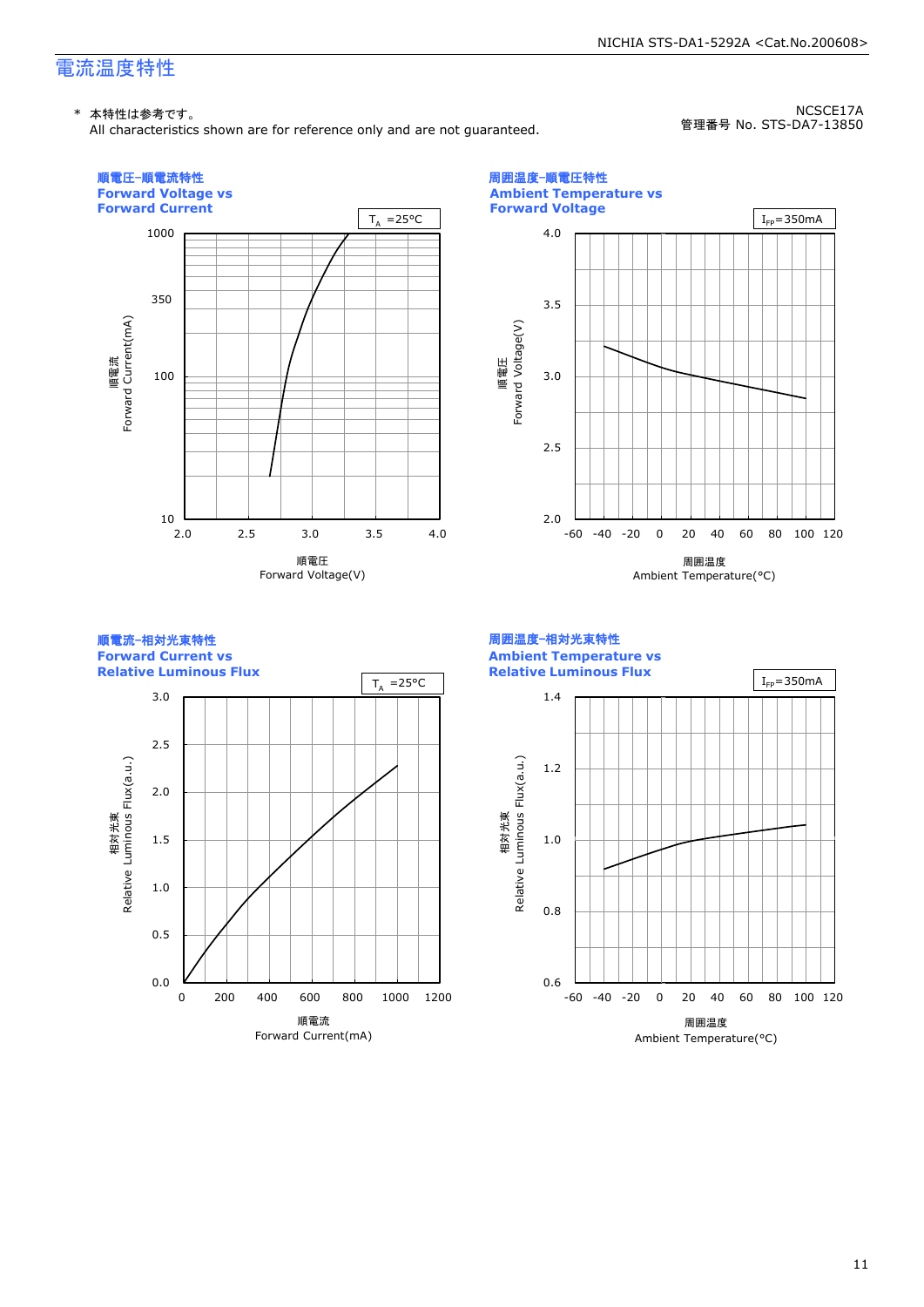### 電流温度特性

Part No. NCSCE17A No. STS-DA7-13851A

NICHIA STS-DA1-5292A <Cat.No.200608>



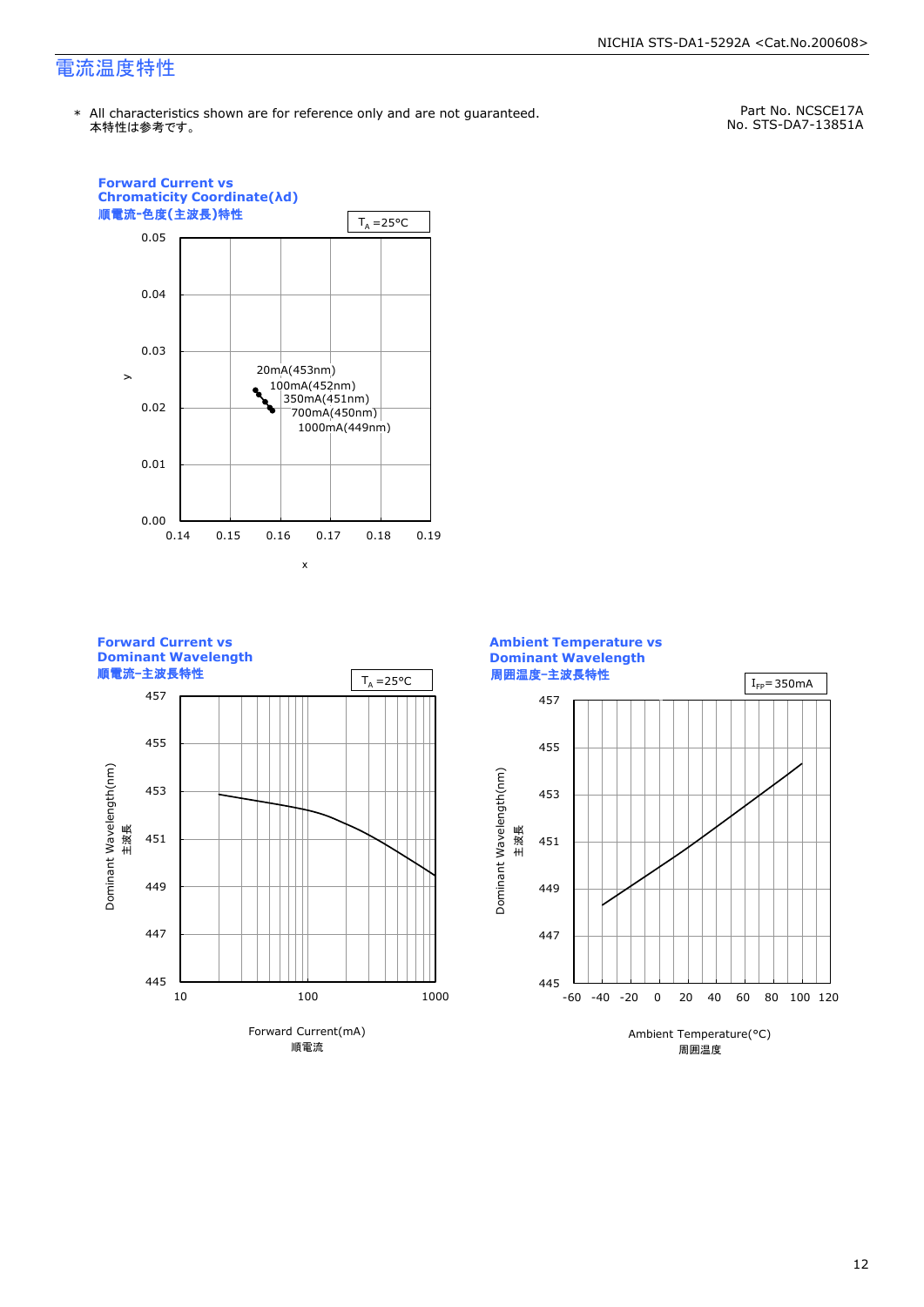### 信頼性

### (1) 試験項目と試験結果

| 試験項目      | 参照規格                     | 試験条件                                       | 試験時間      | 故障判定<br>基準 No. | 故障数/試験数 |
|-----------|--------------------------|--------------------------------------------|-----------|----------------|---------|
| はんだ耐熱性    | JEITA ED-4701            | T <sub>sld</sub> =260°C, 10秒, 2回           |           | #1             | 0/22    |
| (リフローはんだ) | 300 301                  | (前処理 30℃, 70%, 4 週間)                       |           |                |         |
| はんだ付け性    | JEITA ED-4701            | $T_{\text{std}} = 245 \pm 5^{\circ}$ C, 5秒 |           | #2             | 0/22    |
| (リフローはんだ) | 303 303A                 | 鉛フリーはんだ(Sn-3.0Ag-0.5Cu)                    |           |                |         |
| 温度サイクル    | JEITA ED-4701            | -40°C(30分)~25°C(5分)~                       | 100 サイクル  | #1             | 0/22    |
|           | 100 105                  | 100°C(30 分)~25°C(5 分)                      |           |                |         |
| 温湿度サイクル   | JEITA ED-4701            | 25°C~65°C~-10°C, 90%RH                     | 10 サイクル   | #1             | 0/22    |
|           | 200 203                  | 24 時間/1 サイクル                               |           |                |         |
| 高温保存      | JEITA ED-4701<br>200 201 | $T_A = 100^{\circ}C$                       | 1000 時間   | #1             | 0/22    |
|           | JEITA ED-4701            |                                            |           | #1             | 0/22    |
| 高温高湿保存    | 100 103                  | $T_A = 60^{\circ}$ C, RH = 90%             | 1000 時間   |                |         |
| 低温保存      | JEITA ED-4701            | $T_A = -40$ °C                             | 1000 時間   |                | 0/22    |
|           | 200 202                  |                                            |           | #1             |         |
| 連続動作      |                          | $T_A = 25$ °C, I <sub>F</sub> =700mA       | 1000 時間   | #1             | 0/22    |
|           |                          | 試験基板は下記注記参照                                |           |                |         |
| 高温連続動作    |                          | $T_A = 100$ °C, IF=300mA<br>試験基板は下記注記参照    | 1000 時間   | #1             | 0/22    |
| 高温高湿連続動作  |                          | 60°C, RH=90%, IF=650mA                     | 500 時間    | #1             | 0/22    |
|           |                          | 試験基板は下記注記参照                                |           |                |         |
| 低温連続動作    |                          | $T_A = -40$ °C, I <sub>F</sub> =700mA      | 1000 時間   | #1             | 0/22    |
|           |                          | 試験基板は下記注記参照                                |           |                |         |
| 振動        | JEITA ED-4701            | 200m/s <sup>2</sup> , 100~2000~100Hz, 4分   | 48分<br>#1 |                | 0/22    |
|           | 400 403<br>3 方向, 4 サイクル  |                                            |           |                |         |
| 自然落下      |                          | 落下高さ 75cm, 3 回                             |           | #1             | 0/22    |

注記:

1) 試験基板:FR4 t=1.6mm、銅箔 t=35μm、熱抵抗 RθJA≈35℃/W

2) 測定は LED が常温に戻ってから行います。

#### (2) 故障判定基準

| 基準 No. | 項目                  | 条件            | 判定基準                    |
|--------|---------------------|---------------|-------------------------|
|        | 順電圧(VF)             | $I_F = 350mA$ | $>$ U.S.L. $\times$ 1.1 |
| #1     | 光束(Φ <sub>ν</sub> ) | $I_F = 350mA$ | $<$ L.S.L. $\times$ 0.7 |
|        | 逆電流(IR)             | $V_R = 5V$    | $>$ U.S.L. $\times$ 2.0 |
| #2     | はんだぬれ性              | -             | はんだぬれ面積率が 95%未満         |

規格最大値(Upper Specification Limit) 規格最小値(Lower Specification Limit)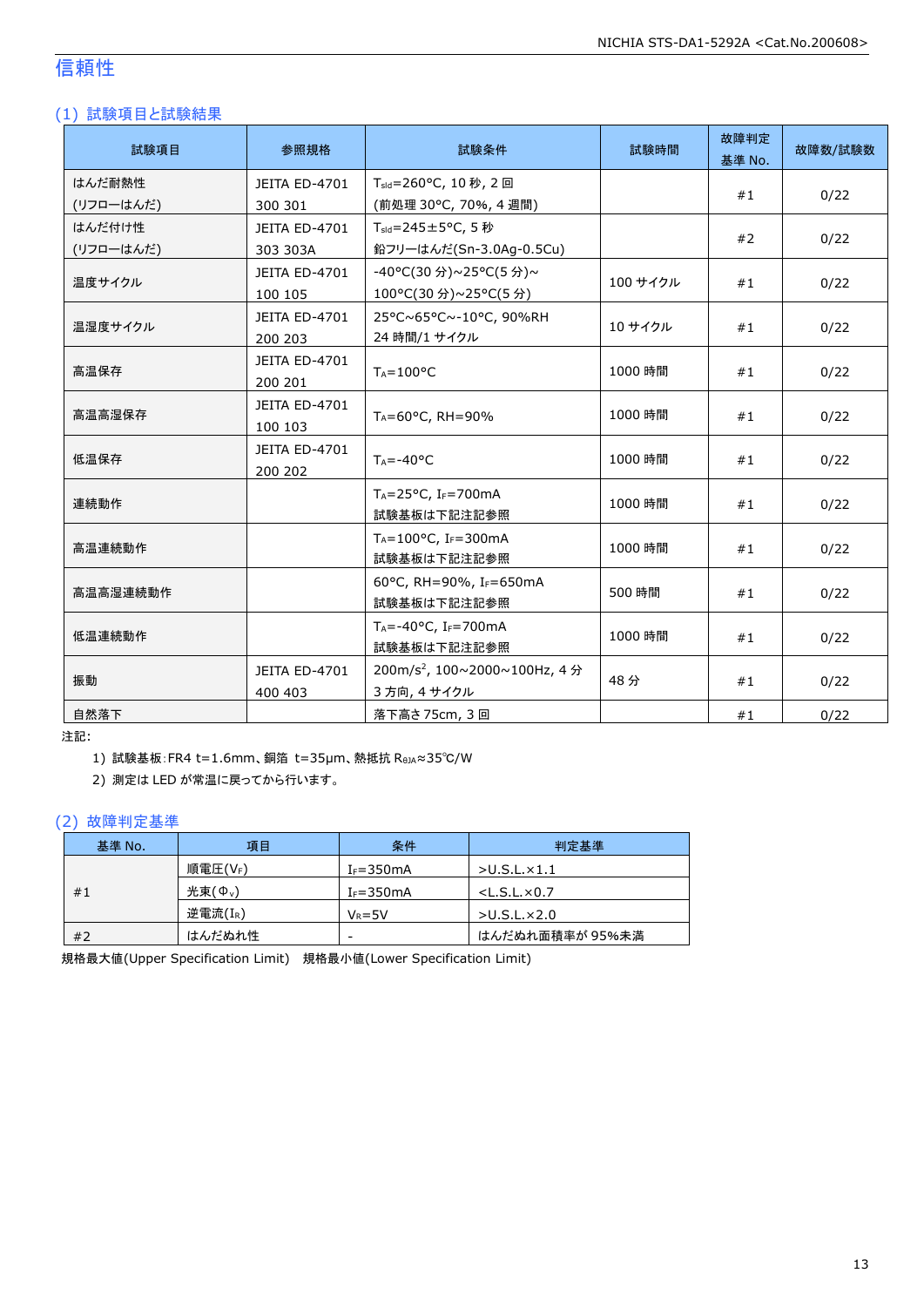### 注意事項

#### (1) 保管

|    | 条件        | 温度                    | 湿度       | 期間        |
|----|-----------|-----------------------|----------|-----------|
|    | アルミ防湿袋開封前 | $30^{\circ}$ C<br>こ以下 | 90%RH 以下 | 納入日より1年以内 |
| 保管 | アルミ防湿袋開封後 | 30°C<br>,以下<br>֊      | 70%RH 以下 | 週間以内      |

● 本製品は、MSL2a に相当します。MSL については IPC/JEDEC STD-020 をご確認下さい。

- 保管期間内に実装を完了させて下さい。
- 本製品は、パッケージに吸収された水分がはんだ付け時の熱で気化膨張することにより、界面の剥離が発生し光学的劣化を起こす可能性があります。そ のためお客様にて実装するまでの、吸湿量を最小限に抑えるため防湿梱包を実施しております。アルミ防湿袋に入っているシリカゲルは吸湿が進むと青 色から赤色へ変色します。
- アルミ防湿袋を開封後は上記の条件を越えないようにはんだ付けを完了下さい。万一未使用の LED が残った場合は、シリカゲル入り密閉容器等で保管 下さい。なお当社防湿袋に戻し、再封印することを推奨します。
- 電極部分は、金メッキが施されております。腐食性ガス等を含む雰囲気にさらされますと、メッキ表面が変質し、はんだ付け性に問題が生じる事がありま す。保管時は密閉容器等で保管して下さい。なお当社防湿袋に戻し、再封印することを推奨します。
- 実機に使用する部材(パッキン、接着剤など)については、メッキ表面への影響を考慮して、硫黄成分を含有しているものの使用を避けて下さい。メッキの 表面異常は、導通・接続不良に繋がる可能性があります。また、パッキンを使用する場合は、シリコーンゴム材質のものを推奨します。その際、低分子量 のシロキサンによる機器の接点不良に注意して下さい。
- 急激な温度変化のある場所では、結露が起こりますので温度変化の少ない場所に保管して下さい。
- 埃の多い環境での保管は避けて下さい。
- 直射日光や室温を超えるような環境に長期間さらさないで下さい。

#### (2) 使用方法

● LED 毎に絶対最大定格を超えないように回路設計を行って下さい。LED 毎に定電流駆動することを推奨致します。また定電圧駆動する場合は、(A)の回 路は LED の順電圧の影響により LED に流れる電流がばらつく可能性がありますので、(B)の回路を推奨します。



- 本製品は、順方向電流駆動でご使用下さい。また、非点灯時には順逆とも電圧がかからないように配慮下さい。特に逆電圧が連続的に加わる状態は、マ イグレーションを発生させる可能性があり、素子にダメージを与える場合がありますので避けて下さい。長時間使用しない場合は、安全のために必ず主電 源スイッチを切って下さい。
- 本製品は LED の諸特性が安定する定格電流の 10%以上でご使用されることを推奨します。
- マトリックス動作をさせる際は、素子にかかる逆方向電圧が最大定格を超えないように注意下さい。
- 雷サージなどの過電圧が LED に加わらないようにして下さい。
- 屋外で使用される場合は、十分な防水対策、湿度対策、塩害対策を施してご使用下さい。

#### (3) 取り扱い上の注意

- 素手で本製品を取り扱わないで下さい。表面が汚れ、光学特性に影響を及ぼすことがあります。また場合によっては、製品の変形や断線が起こり、不灯 の原因になることがあります。
- 本製品は、非常に柔らかい封止樹脂を使用しております。封止樹脂表面に直接に触れると樹脂部の傷、破損の原因となる可能性があります。また樹脂部 に圧力をかけると、断線や不灯につながることがあります。ピンセットで本製品を取り扱う場合は、封止樹脂に触れないようにし、製品へ過度な圧力を掛け ないようにして下さい。
- 本製品を落下させてしまった場合には、製品の変形などが発生することがありますのでご注意下さい。
- 本製品の実装後に基板は積み重ねしないで下さい。実装した基板を重ねると、基板が樹脂部に衝撃を与え樹脂部の傷、欠け、剥がれ、変形・断線、LED 剥がれが発生し、不灯の原因になります。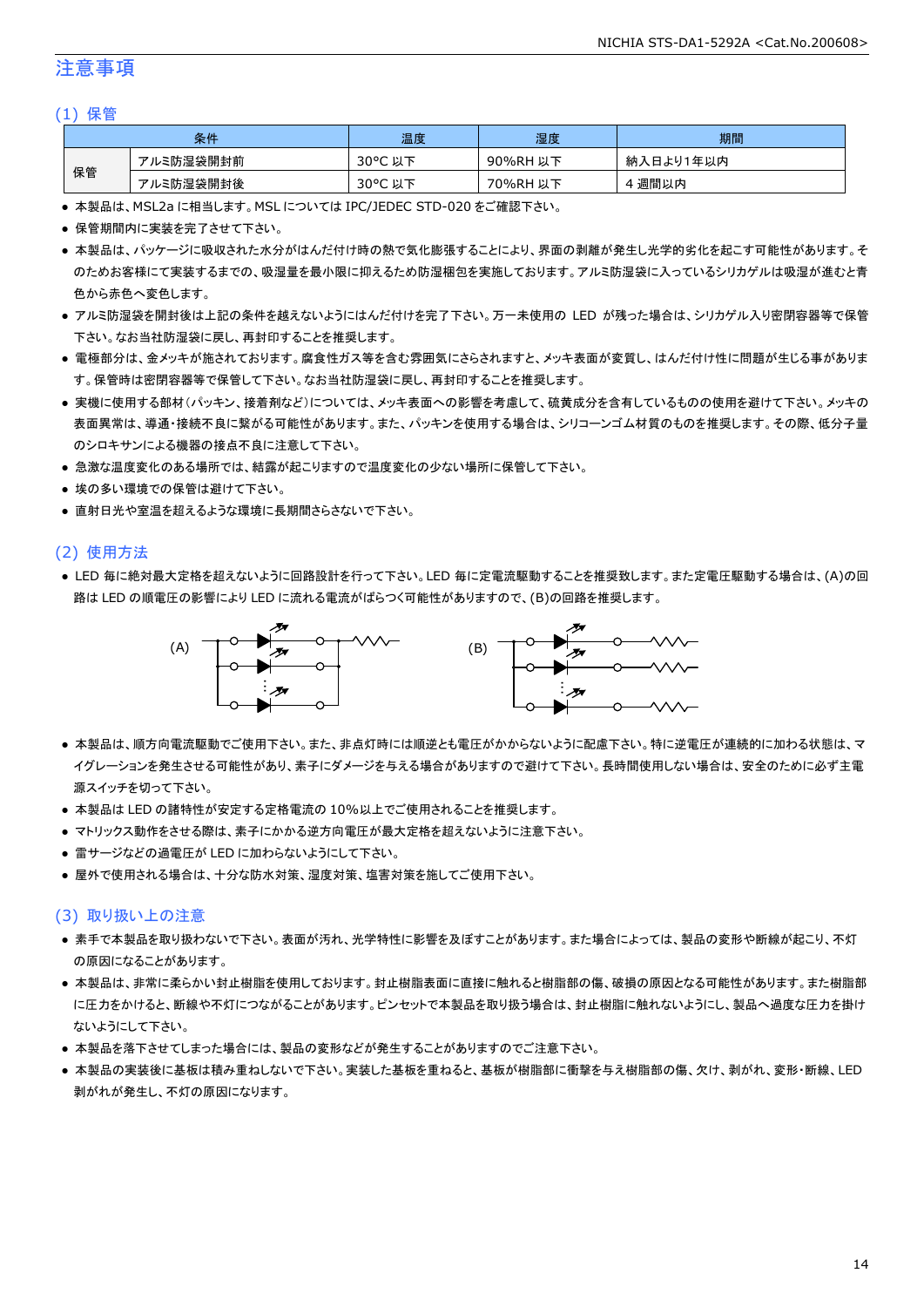#### (4) 設計上の注意

- LED を基板にはんだ付けした後の基板分割工程などで基板が曲がると、パッケージ割れが発生することがありますので基板のたわみやねじりに対して極 力ストレスの加わらないような LED 配置にして下さい。
- 基板分割部では LED の取り付け位置によって機械的ストレスが変化しますので、最もストレスが加わらないような位置に配置して下さい。
- 基板分割時は、手割りを避け、専用治具にて行って下さい。
- LED 周辺で使用する部材(筐体、パッキン、接着剤、2 次レンズ、レンズカバーなど)から放出された揮発性有機化合物は、LED のレンズや封止樹脂を透 過する可能性があります。特に密閉状態では、これらの揮発性有機化合物が熱や光子エネルギーにさらされると変色が起こり LED の光出力が大幅に低 下したり、色ずれが発生する可能性があります。また、空気の循環をよくすることで、光出力の低下や色ズレが改善されることがあります。密閉状態でご使 用される場合は、実機点灯試験による光学評価で異常なきことの確認をお願いします。
- LED の色度等の各種特性は実機の状態、実装、使用条件や経時により変化します。実使用上での特性等の変化につきましては、検証および確認のうえ、 ご使用いただきますようお願いします。
- 基板の製品取り付けパターン部及び製品直下部には、ソルダーレジストがかからない構造(下図参照、 Non Solder Mask Defined パッド(以下 NSMD))を推奨します。

#### 実装、放熱に関する一連のアプリケーションノートは弊社ホームページ「**LED** テクニカルデータ」をご確認ください。



#### (5) 静電気に対する取り扱い

● 本製品は静電気やサージ電圧に敏感で、素子の損傷や信頼性低下を起こすことがあります。取り扱いに際しては、以下の例を参考に静電気対策を十分 行って下さい。

リストストラップ、導電性衣類、導電靴、導電性床材等による電荷の除去

作業区域内の装置、治具等の接地による電荷の除去

導電性材料による作業台、保管棚等の設置

- 使用機器、治具、装置類や作業区域内は適切に接地をして下さい。また、実装される機器等についてもサージ対策の実施を推奨します。
- 治具、装置類にガラスやプラスチックなどの絶縁体を使用される場合は以下の例を参考に対策を十分行って下さい。

導電性材料による導電化

加湿による帯電防止

除電器(イオナイザ)による電荷の中和

- 本製品を機器に実装後、特性検査をする際には、静電気による損傷の有無も併せて確認して頂くようお願いします。電流を下げて(1mA 以下推奨)順電 圧検査又は発光検査を実施することで、損傷の有無は検出できます。
- 損傷した LED には、リーク電流が著しく大きくなる、順方向の立ち上がり電圧が低下する、低電流で発光しなくなる等の異常が現れます。 不合格判定基準: (VF<2.0V at IF=0.5mA)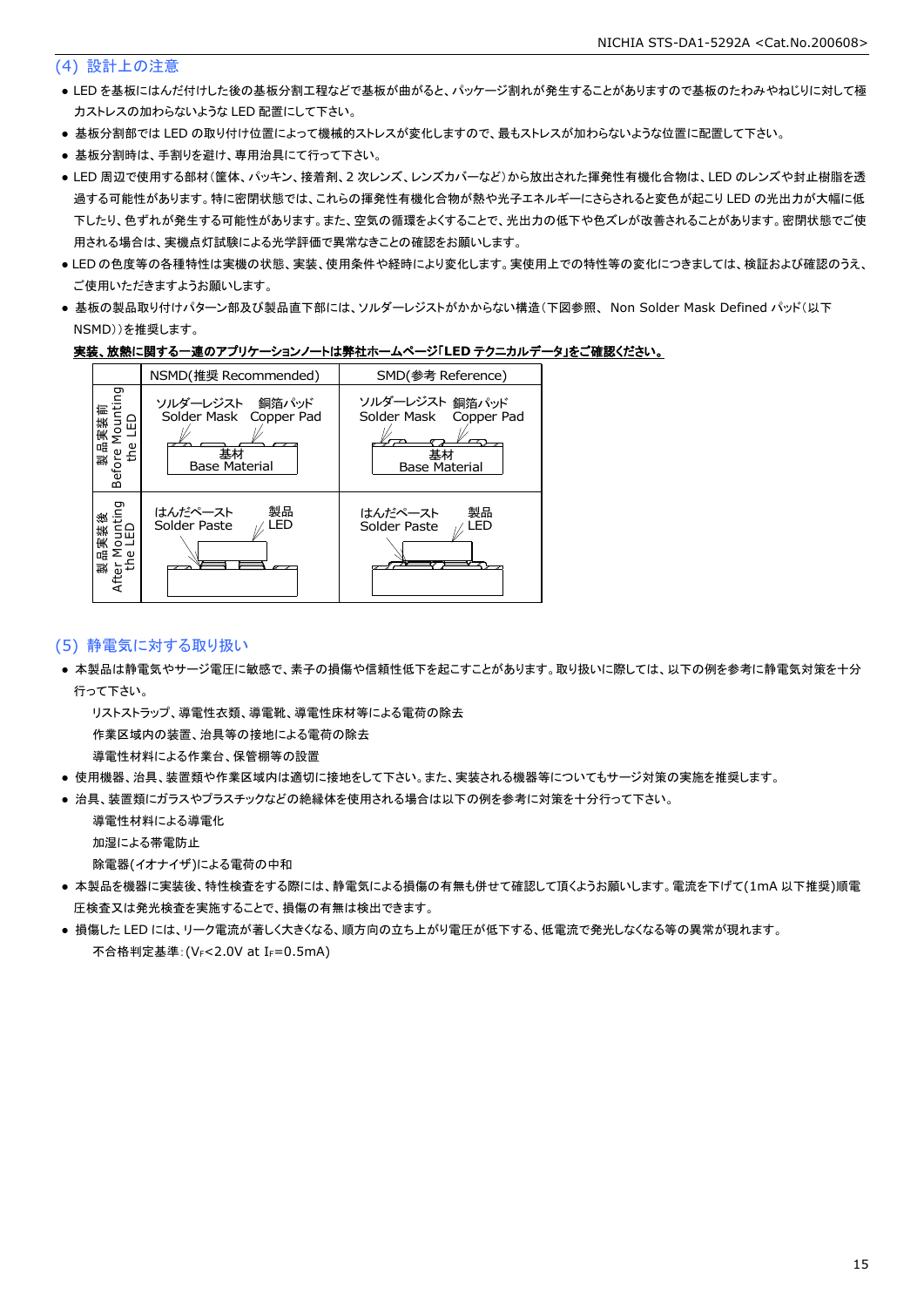#### (6) 熱の発生

- 本製品をご使用の際は、熱の発生を考慮して下さい。通電時の素子の温度上昇は、実装する基板の熱抵抗や本製品の集合状態により変化します。熱の 集中を避け、本製品周囲の環境条件により最大ジャンクション温度(Tj)を超えることがないよう配慮下さい。
- 本製品周囲の温度条件(TA)により使用電流を決め放熱等の処理を施して下さい。
- 温度についての関係は、次の2つの式で表されます。
	- 1)  $T_J = T_A + R_{\theta JA} \cdot W$  2)  $T_J = T_C + R_{\theta JC} \cdot W$ 
		- \*TJ=ジャンクション温度: °C、TA=周囲温度: °C

T<sub>C</sub>=ケース温度: °C

RθJA=ダイスから周囲空気までの熱抵抗: °C/W

ReJc=ダイスから Tc 測定ポイントまでの熱抵抗: °C/W

 $W = \frac{1}{2} \lambda \frac{1}{2} \sum_{r=1}^{n} (I_{F} \times V_{F})$ : W

T<sub>C</sub> Measurement Point



● 本製品を実装した後、Tcを実測することは困難です。アプリケーションノートにて Tc以外の点を実測することで T」を推定する手法を示しています。実装、 放熱などの一連のアプリケーションノートは弊社ホームページ「**LED** テクニカルデータ」をご確認ください。

(7) 洗浄

- ぬれた雑巾、ベンジン、シンナーなどで LED を拭かないで下さい。
- 洗浄する場合は、イソプロピルアルコールを使用して下さい。その他の洗浄剤の使用に当たってはパッケージ及び樹脂が侵され不具合発生の原因となる 場合がありますので、問題のないことを十分確認の上での使用をお願い致します。フロン系溶剤については、世界的に使用が規制されています。
- LED に汚れが付着した場合にはイソプロピルアルコールを布に付けて良く絞って汚れを拭き取って下さい。
- 超音波洗浄は、基本的には行わないで下さい。やむをえず行う場合は、発振出力や基板の取り付け方により LED への影響が異なりますので、予め実使 用状態で異常のない事を確認の上実施下さい。

#### (8) 目の安全性

- 2006 年に国際電気委員会(IEC)からランプ及びランプシステムの光生物学的安全性に関する規格 IEC 62471 が発行され、LED もこの規格の適用範 囲に含められました。一方、2001 年に発行されたレーザー製品の安全に関する規格 IEC 60825-1 Edition1.2 において、LED が適用範囲に含まれて いましたが、2007 年に改訂された IEC 60825-1 Edition2.0 で LED が適用除外されました。但し、国や地域によっては、依然として IEC 60825-1 Edition1.2 と同等規格を採用し、LED が適用範囲に含められています。これらの国や地域向けには、ご注意下さい。IEC62471 によって分類される LED のリスクグループは、放射束や発光スペクトル、指向性などによって異なり、特に青色成分を含む高出力ではリスクグループ 2 に相当する場合もあり ます。LED の出力を上げたり、LED からの光を光学機器にて集光したりするなどした状態で、直視しますと眼を痛めることがありますので、ご注意下さい。
- 点滅光を見つづけると光刺激により不快感を覚えることがありますのでご注意下さい。又、機器に組み込んでご使用される場合は、光刺激などによる第三 者への影響をご配慮下さい。